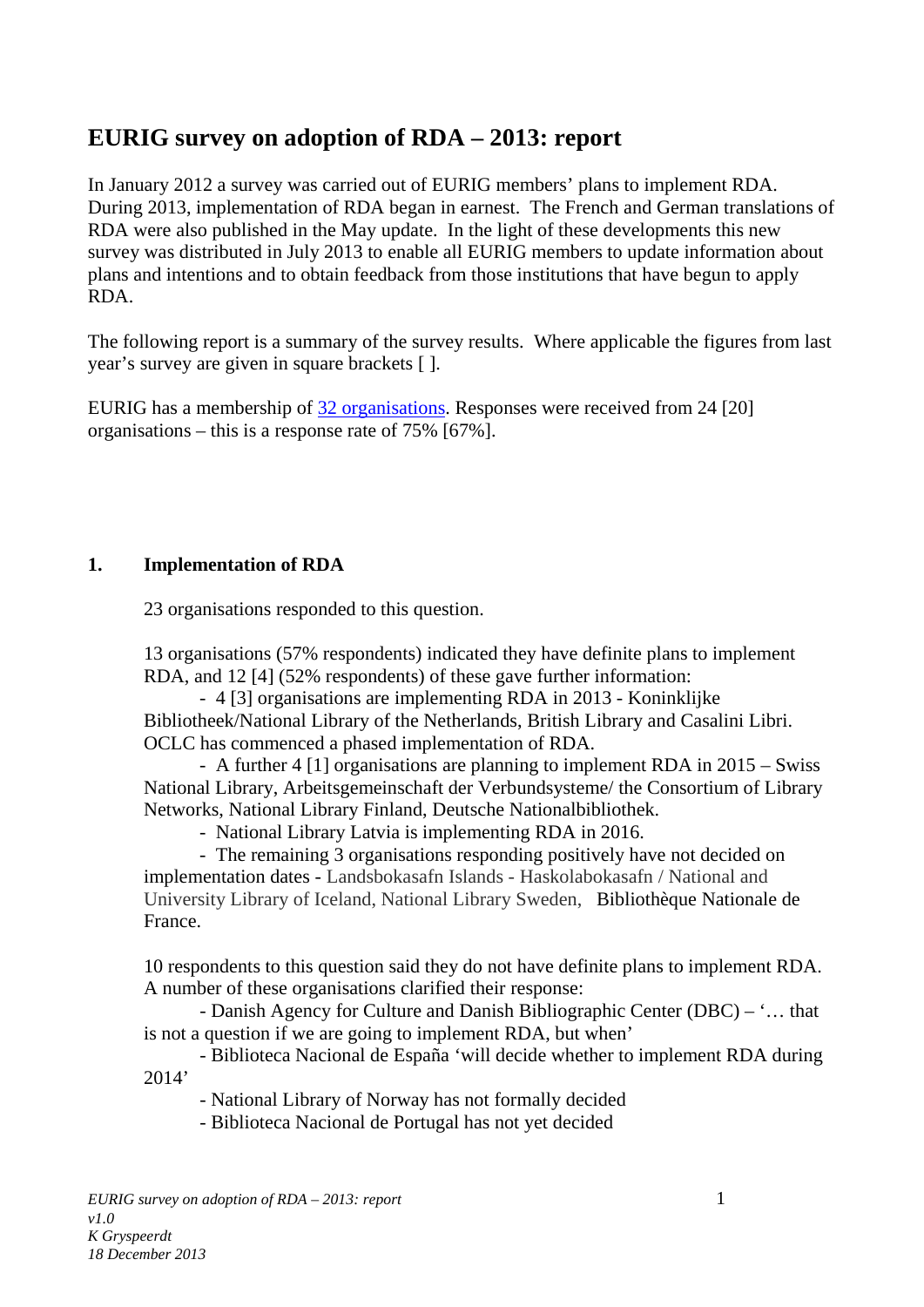## **2. Reasons for implementing RDA**

12 organisations responded to this question.

All 12 respondents cited interoperability as a reason for implementing RDA and 11 also indicated the reason was that the current cataloguing code required revision/ replacement. Just over 50% respondents said it was because they wanted to implement FRBR. Less popular reasons were 'cost effectiveness' (4 respondents) and 'RDA covers the range of materials collected by the organisations' (5 respondents).



*Fig. 1 Reasons for implementing RDA*

#### Comments:

- OCLC Leiden - 'The Dutch libraries have a strong requirement for internationalization and standardization and want to reduce national guideline and practices in the area of metadata management as much as possible. Note: not sure if the "cost effectivenes" of RDA will be realized. We expect it will be cost-neutral.'

- Casalini Libri – 'Our American customers need records in RDA'

- Bibliothèque Nationale de France 'To us, FRBRization of our catalogues, in the most ambitious scenario, is the key goal; RDA is only a complementary mean. RDA implementation must therefore be satisfactory and compliant from the FRBR model perspective. Our decision to target RDA implementation in the future is also very much linked to our will to take part in international metadata exchanges in an interoperable framework, avoiding national specificities wherever possible.'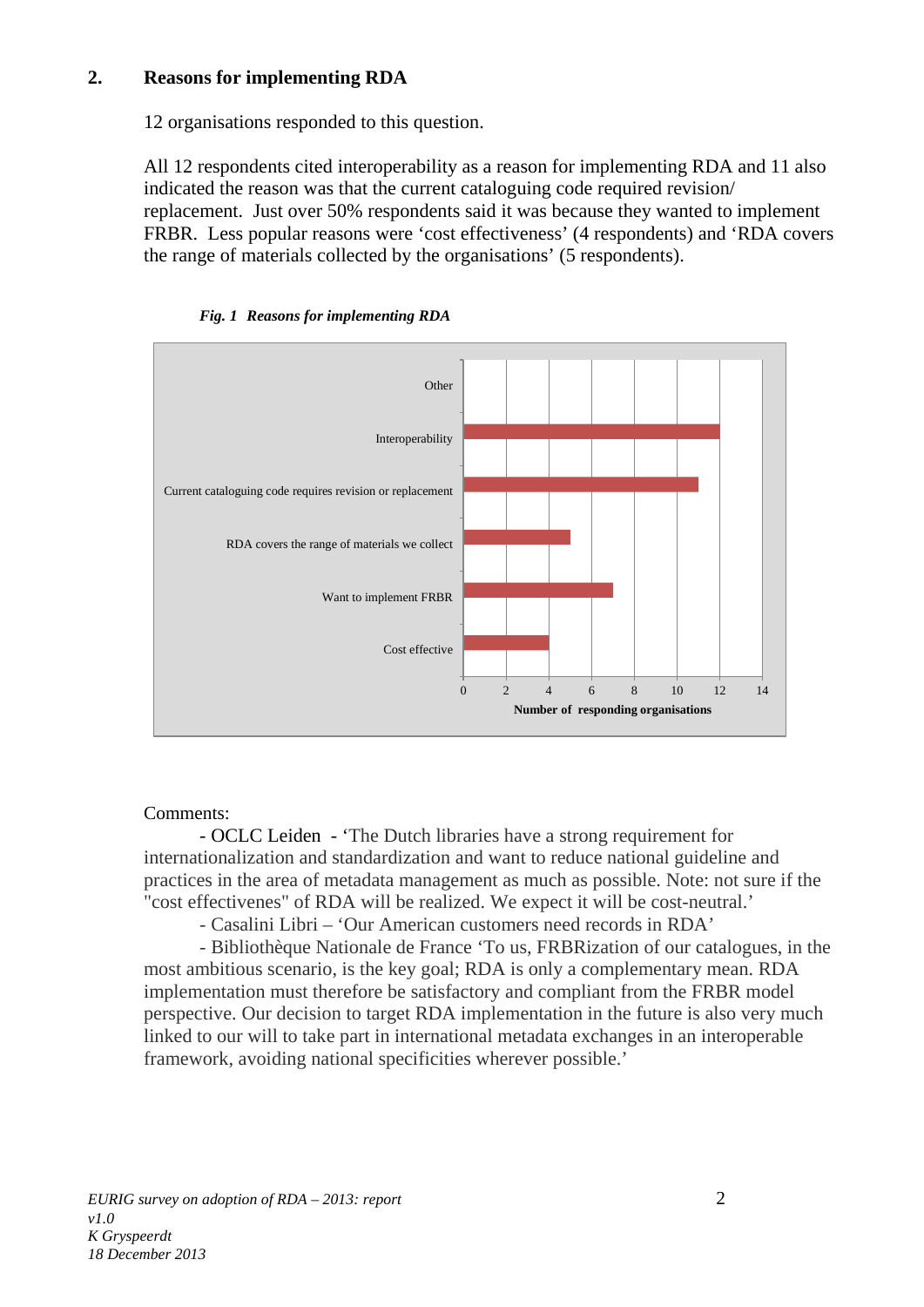## **3. Reasons for not implementing RDA**

Only 7 organisations (29% respondents) replied to this question. All 7 cited the reason for not implementing RDA at present is because they are waiting for evidence of how RDA works for other organisations. Other reasons were cited but by too few organisations to be of real significance - RDA subscription is too expensive; no suitable translation available; not cost effective.

Comments:

- 'We are still in the process of deciding the conditions and timing in adopting RDA'. Danish Agency for Culture and Danish Bibliographic Center

- 'For the time being we are running RDA tests'. National Library of Poland

- 'Still reconsidering the option of revision or creation of national cataloguing rules'. Nacionalna i sveučilišna knjižnica (National and University Library), Croatia

- 'The ISSN Network uses ISSN rules compiled in the ISSN Manual. The ISSN Review Group (which comprises representatives of the ISSN International Centre and of some ISSN National Centres) participates in the international effort to harmonize ISBD, RDA and ISSN rules. This is particular important for the ISSN Network since, as you know, some hosting institutions of ISSN National Centres have already started to use RDA or will do so in the forthcoming months/years.' ISSN International Centre

- 'The study and translation of RDA is in progress'. Biblioteca Nacional de Portugal

- 'We will probably implement, but it is not formally decided yet'. National Library of Norway

## **4. Expected benefits of implementing RDA**

20 organisations (83% respondents) responded to this question.

The benefits anticipated over the short term (18-24 months) are different from those anticipated over the longer term (more than 2 years) as the following graph shows.



 *Fig. 2 Expected benefits of RDA*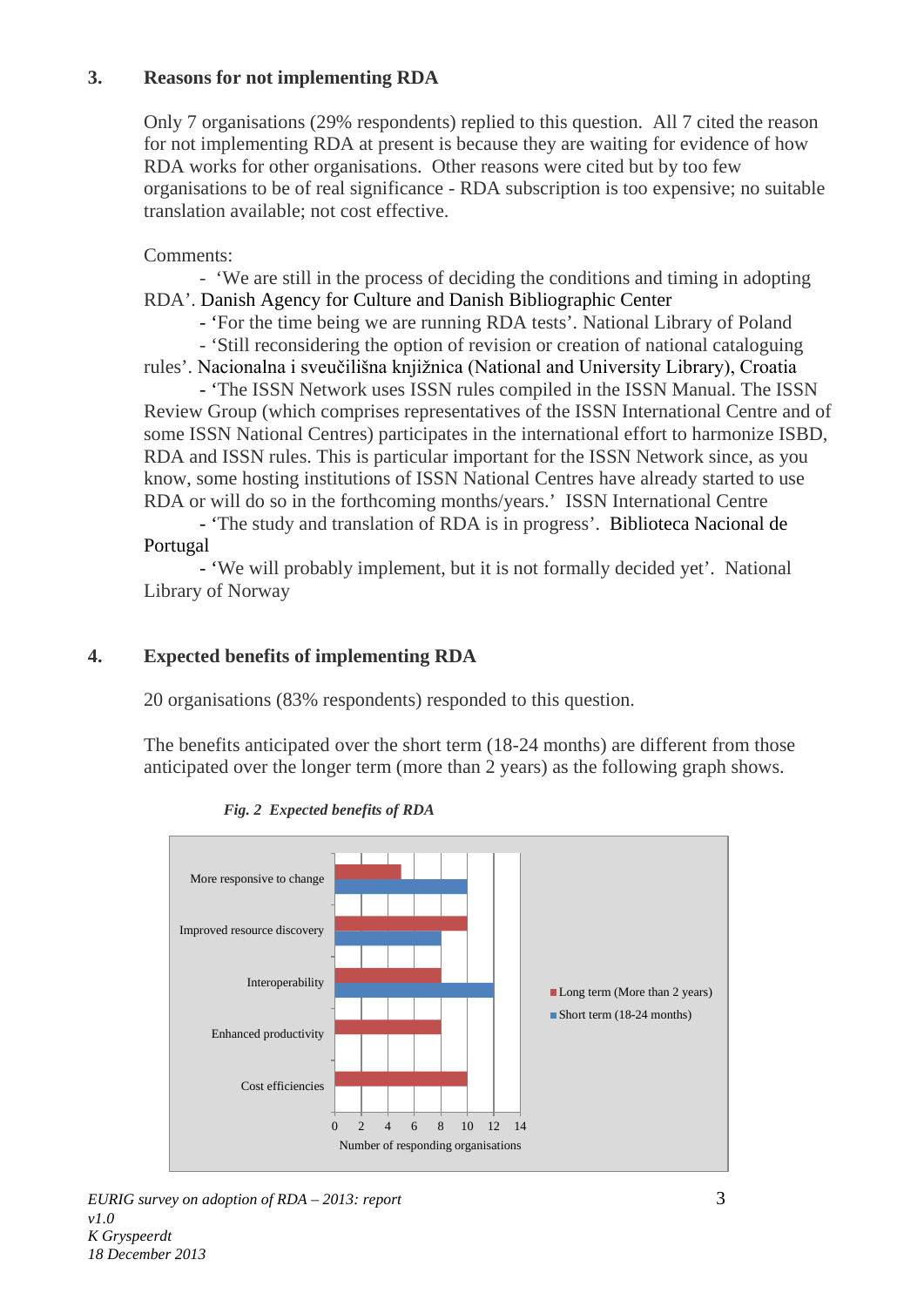In the short term 3 benefits are indicated by respondents:

- interoperability
- improved resource discovery
- more responsive to change

However in the longer term a high percentage of respondents expect other benefits:

- cost efficiencies
- enhanced productivity

as well as in increase in improved resource discovery.

Also in the longer term 2 benefits are expected to fall away slightly:

- interoperability
- more responsive to change

#### Comments:

'The "content - carrier" and "work/expression - manifestation"-distinctions will definitely help endusers to improve finding the resources they need.' OCLC

'We do expect that RDA (as a mean to FRBRize our resources) will provide a way to present bibliographic information that will be much more intuitive to our end user and more compliant with the general trends of information research and discovery in a web environment.' Bibliothèque Nationale de France

'We hope to see cost savings, but that was not a major motivation and we would like to implement FRBR, but there are many dependencies before that can happen. However, RDA is better for electronic resources, than AACR2 and, with the implementation of e-Legal Deposit in UK this has now become a much more significant component of our cataloguing production. RDA is also being adopted by other major libraries and bibliographic agencies, from whom we derive cataloguing.' British Library

#### **5. Impact of RDA on productivity**

Only those organisations which have implemented RDA were required to answer this question in the survey. Responses were textual. 4 organisations (16% respondents) responded to this question

Casalini Libri – 'Too early to assess'

Swiss National Library (implementing in 2015) – 'We have to adjust our workflows: developing the rules will be international (not local) a common authority file for descriptive and subject cataloguing (same entity used for descriptive and subject cataloguing); online toolkit (no paper rules); online workflows'

Deutsche Nationalbibliothek – 'Sharing data, sharing knowledge, sharing experiences, synergies in collaboration'

British Library – 'No significant change for most categories of material, but there was an increase in the quantity of authority work required for conference proceedings and other grey literature. This wasn't sustainable, so we have instructed cataloguers to follow core requirements with regard to authorised access points for these types of publications.'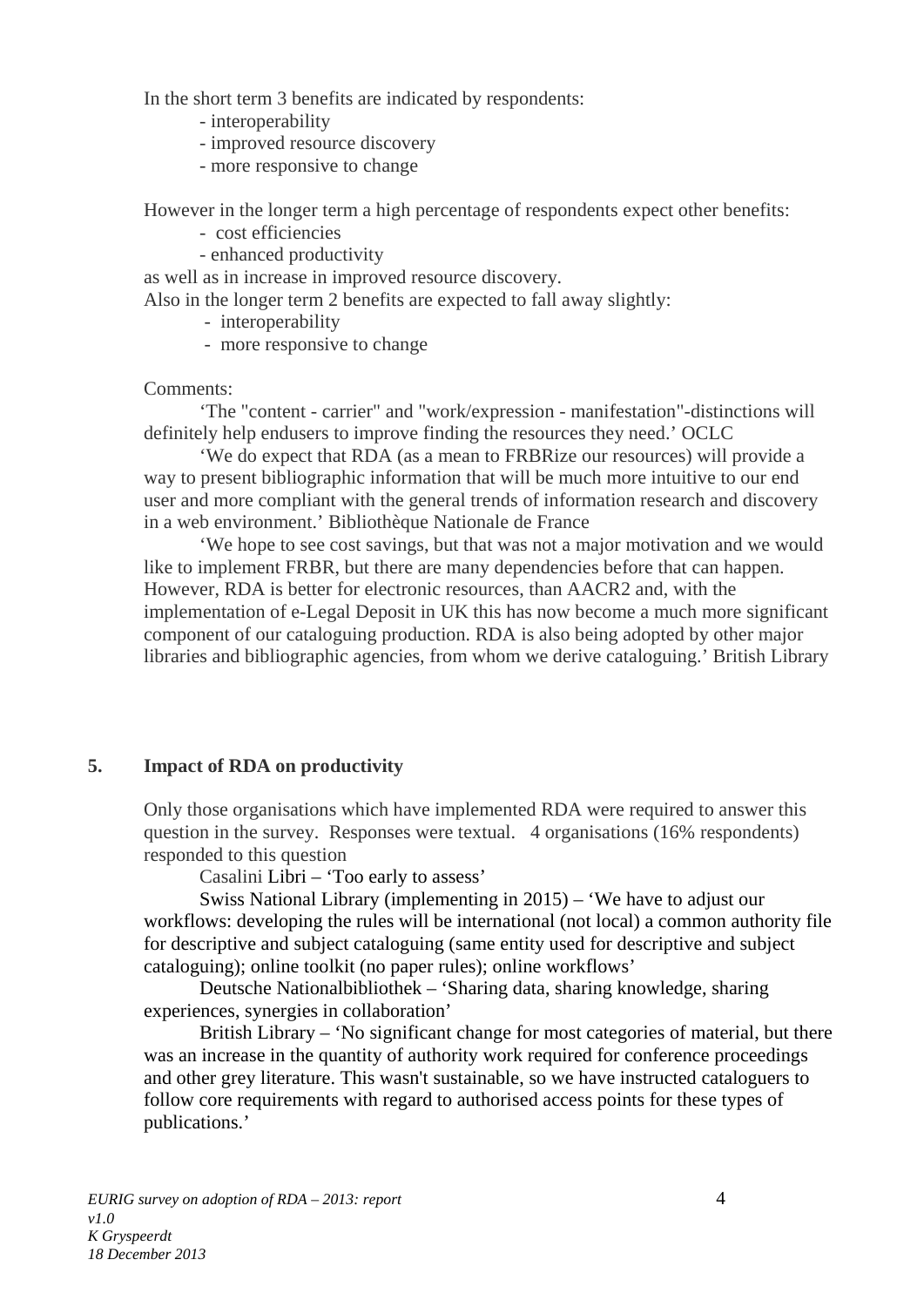## **6. Database structure**

23 organisations (96% respondents) replied to this question on current database structure.

17 [14] organisations (74% respondents) consider their current database structure as 'linked bibliographic and authority records'; corresponding to RDA implementation scenar[i](#page-6-0)o<sup>i</sup>.

3 [4] organisations (13% respondents) consider their current database structure as fully relational/object-oriented.

A further 3 [2] organisations (13% respondents) describe their current database structure as 'flat file'.

## Comments:

- One catalogue for the whole country, nearly all libraries in Iceland participate: One system with many "branches" but all material is catalogued in this one database'. Landsbokasafn Islands - Haskolabokasafn / National and University Library of Iceland

- Moving towards a full implementation of linked data within the database. (will go live Q1, 2014)'. The National Library of Sweden





After implementation of RDA 4 more organisations, totalling 7 [7], expect their database system to be enhanced to a fully relational/object-oriented database system.

21 organisations (88% respondents) replied to the question on database structure post implementation of RDA.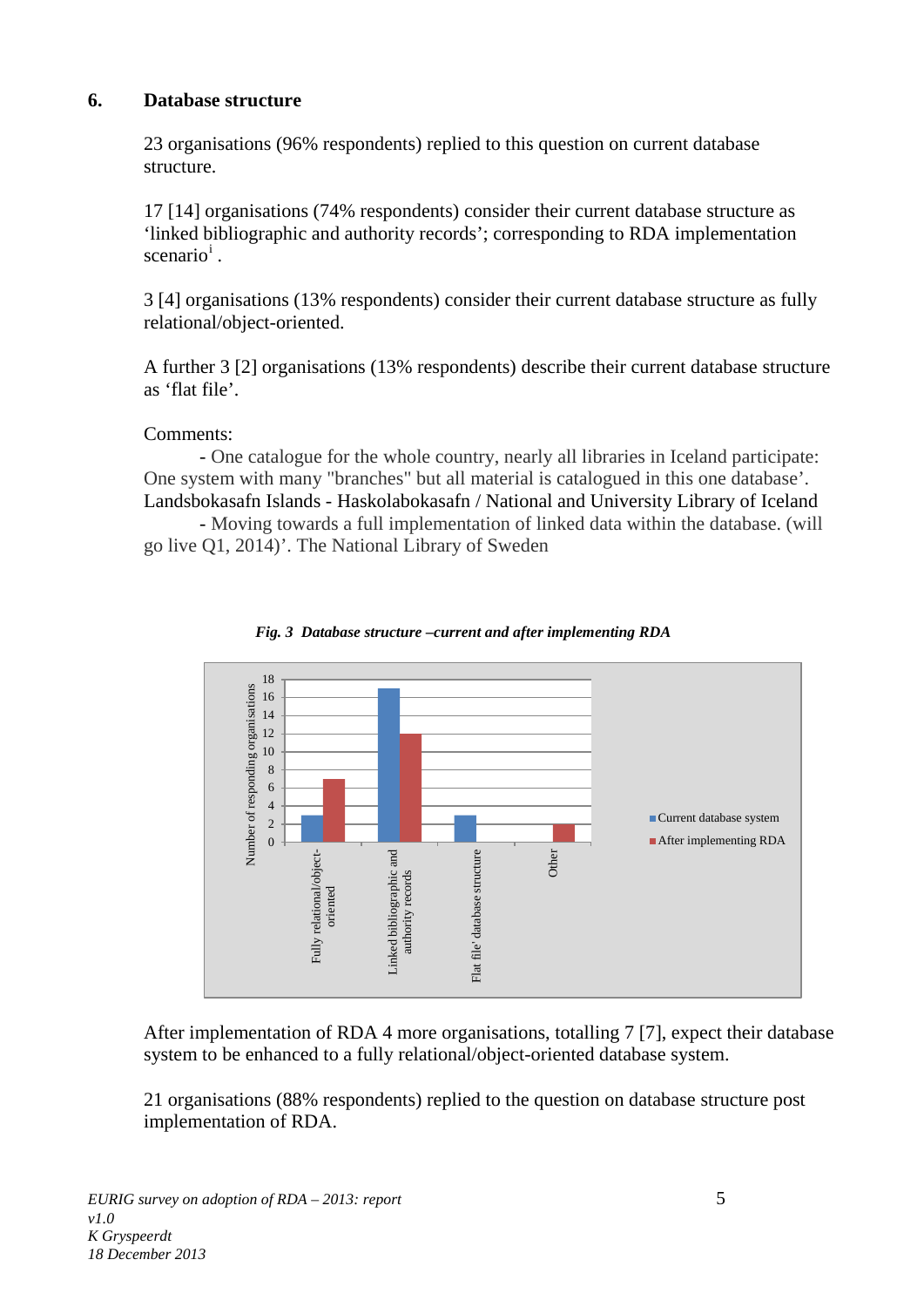## Comments:

- 'It depends on whether we implement RDA in our current systems or wait until BIBFRAME has presented an agreeable solution'. Danish Agency for Culture and Danish Bibliographic Center

- 'We will have a new system in a couple of years, which one is not decided yet'. The National Library of Norway

- 'Linked bibliographic and authority in the first implementation phase. Later on more fully relational structures'. Deutsche Nationalbibliothek

- 'Status quo'. British Library

## **7. FRBRisation**

23 organisations (96% respondents) replied to both questions in the survey on FRBRisation.

Just over half the respondents (13 respondents/57%) [13] have not decided on FRBRising their data retrospectively.

Of the remaining organisations 7 [4] (30%) do plan to FRBRise their data retrospectively and 3 [3] (13%) do not.



*Fig. 4 Organisations' plans to FRBRise data retrospectively*

The majority of responding organisations (14 organisations/ 61% respondents) [11] have not decided on FRBRising their user interface.

Most of the remaining responding organisations (7 organisations/30% respondents) [8] do plan to FRBRise their user interface.

2 organisations (9% respondents) replied that they do not plan to FRBRise their user interface.